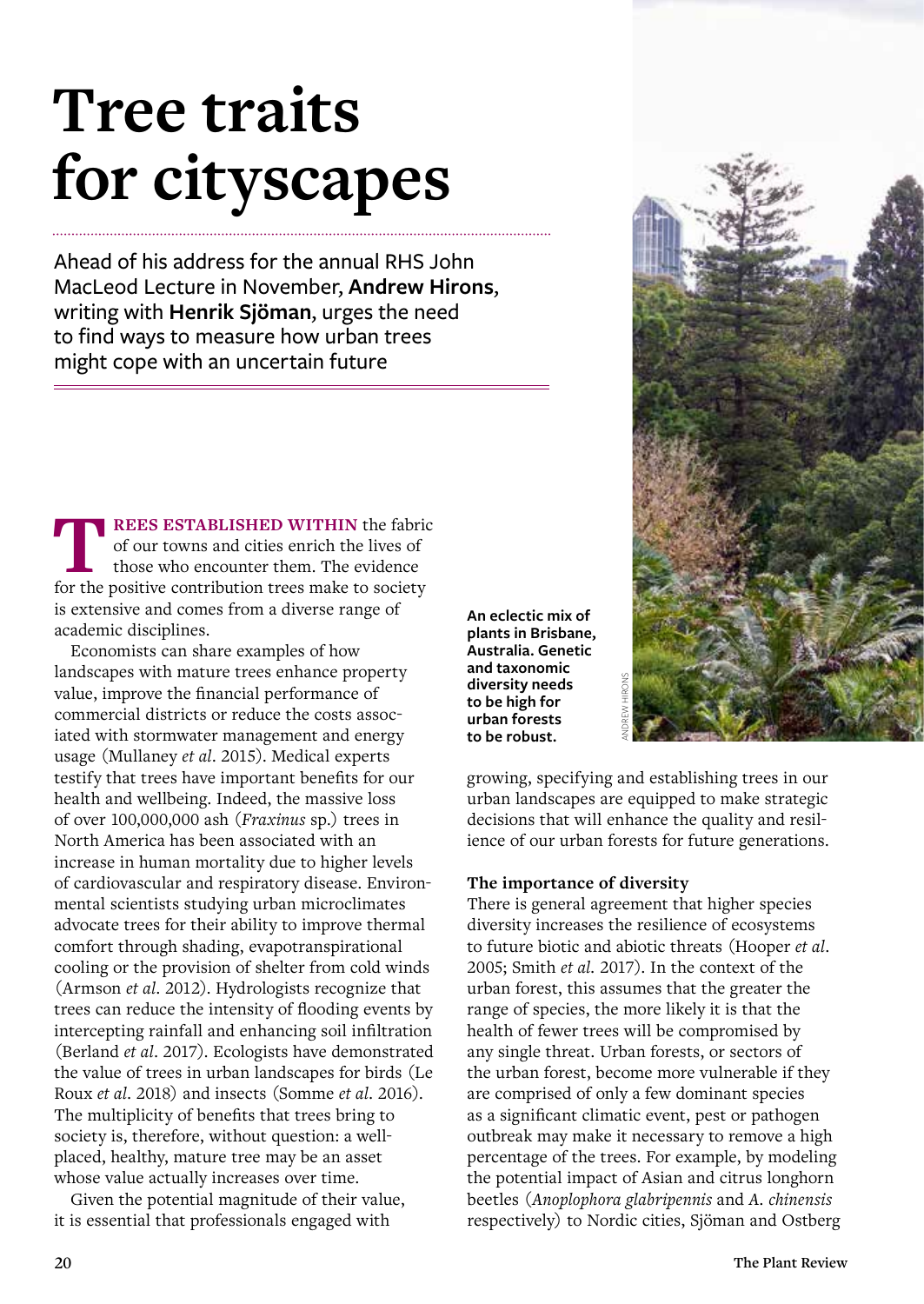

#### **NEED TO KNOW**

**The Met Office's UKCP18 project**

uses cutting-edge climate science to make climate projections to 2100 in the UK and globally. **metoffice.gov.uk/ research/collaboration/ukcp**

**2008–2017 was around**

## 1°C warmer

than the pre-industrial period (1850–1900), consistent with warming that has been observed at a global scale.

Under a high greenhouse gas emission scenario, the average UK summer rainfall could decrease by

up to 47% by 2070

(2019) showed the introduction of these two pests could lead to the near-total loss of the urban tree population. The analogous species composition between Nordic cities and many UK cities means similar losses would be expected if those pests were to establish in Britain. Additional threats to trees come from climate change. The increased frequency of drought events as well as more intense summer storms are likely to be particularly relevant to the health of trees (Webster *et al.* 2017). Consequently, strategic diversification of the urban tree population is critical for building resilience into the urban forest and associated green infrastructure.

Central to any attempts to diversify the urban forest is the process of species selection. Therefore, it is important to understand how species selection decisions are currently being made as well as develop new approaches to tree selection that will help ensure species resilience to future threats. In a survey of those selecting trees for urban environments, 60% of respondents always or mostly used tree nursery catalogues to make  $\lambda$ 

**September 2019 21**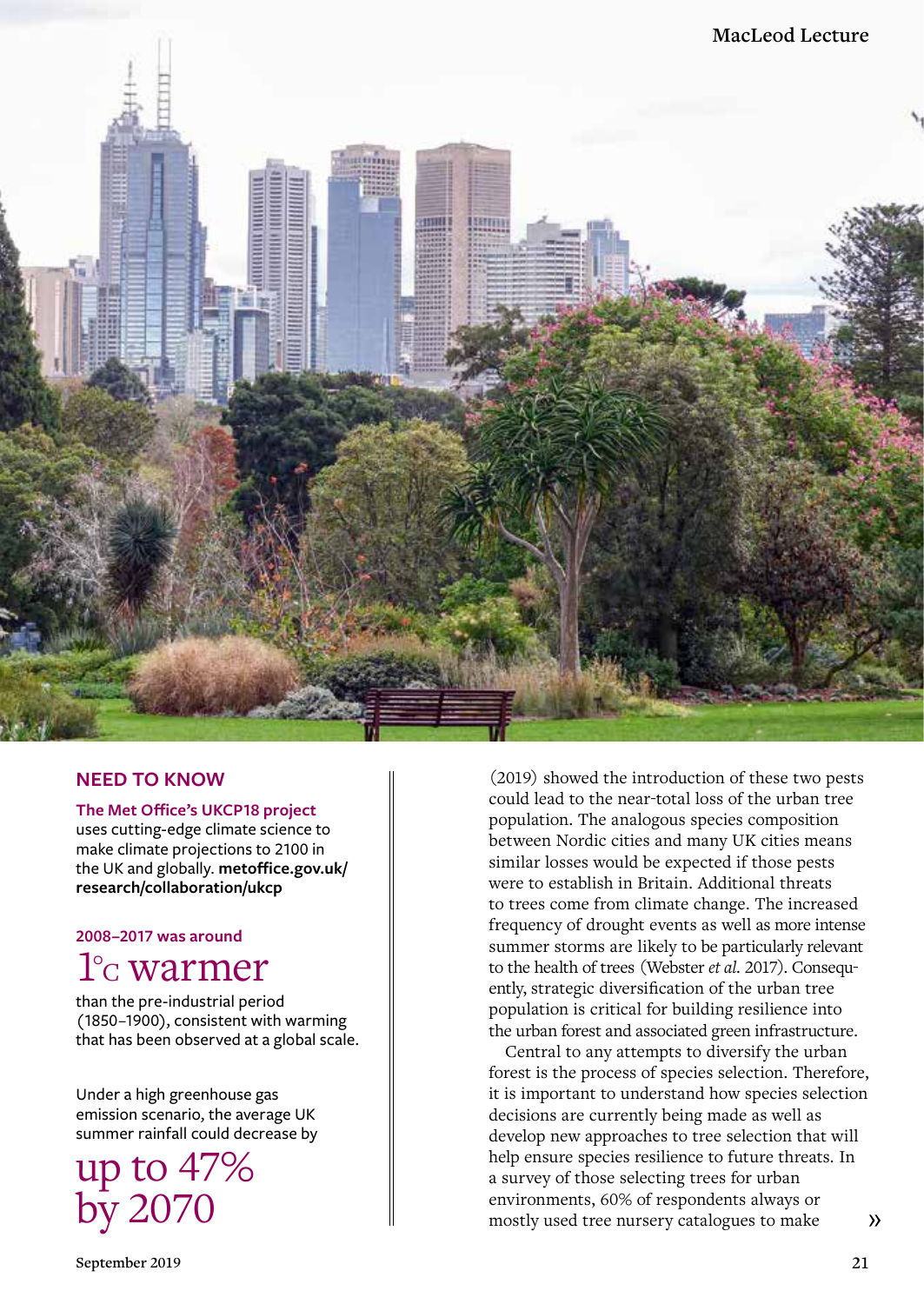



#### **Practical implications**

#### **HOW DO PEOPLE CHOOSE TREES?**

| An avenue of ash trees on Belvedere Drive in Toledo, Ohio before (2006)<br>and after (2009) the introduction of emerald ash borer ( <i>Agrilus</i><br>planipennis). All these ash trees were lost; a scene replicated across<br>temperate North America. The impact of this single pest has been<br>devastating for many communities.                                                                                                                                                                                                                                                                                                                                                                                                                                                                                                                                                                                                                                                                                                                                                                                                                                                                                                                                                                                                |        |                                                                                                                                                                                                                                                                                                                                                                                                                                                                                                                                                                                                                                                                                                                                                                                                                                                                                                                                                                                                  |                  |              |
|--------------------------------------------------------------------------------------------------------------------------------------------------------------------------------------------------------------------------------------------------------------------------------------------------------------------------------------------------------------------------------------------------------------------------------------------------------------------------------------------------------------------------------------------------------------------------------------------------------------------------------------------------------------------------------------------------------------------------------------------------------------------------------------------------------------------------------------------------------------------------------------------------------------------------------------------------------------------------------------------------------------------------------------------------------------------------------------------------------------------------------------------------------------------------------------------------------------------------------------------------------------------------------------------------------------------------------------|--------|--------------------------------------------------------------------------------------------------------------------------------------------------------------------------------------------------------------------------------------------------------------------------------------------------------------------------------------------------------------------------------------------------------------------------------------------------------------------------------------------------------------------------------------------------------------------------------------------------------------------------------------------------------------------------------------------------------------------------------------------------------------------------------------------------------------------------------------------------------------------------------------------------------------------------------------------------------------------------------------------------|------------------|--------------|
| tree species selection decisions. This trend was<br>consistent across all major professional groups:<br>landscape architects, arboricultural consultants<br>and local authority officers. Additionally, 37%<br>of respondents went on to say 'experience' was<br>important to them in their selection decisions.<br>These results have important implications for<br>species composition within our urban forest. Despite<br>many tree nurseries producing some excellent<br>information, guidance tends to be dominated<br>by the aesthetic features of trees, rather than by<br>characteristics, such as stress tolerance, that are<br>likely to dictate the long-term health of the tree.<br>Furthermore, while experience is clearly a vital<br>attribute for making tree selection decisions, it is<br>necessarily backward-looking. The security of<br>the urban forests of the future require foresight,<br>not hindsight.<br>Trees have evolved through an iterative process<br>of positive selection: small adaptations that give<br>a competitive advantage persist within a species<br><b>HOW DO PEOPLE CHOOSE TREES?</b><br>Results from a survey of those engaged with tree planting in UK green infrastructure responding<br>to a question asking where they currently source guidance on tree selection from (n=223). |        | because it becomes more successful in a particular<br>environment. Therefore, trees have effectively<br>used 'hindsight' over millennia, but they cannot<br>provide foresight. It is the role of those selecting<br>trees to anticipate the conditions that will be faced<br>by trees over their lifetime and choose taxa<br>adapted to those conditions now.<br><b>Practical implications</b><br>This means that those selecting trees for the<br>planting schemes of today must have an under-<br>standing of what the abiotic and biotic environ-<br>ment is likely to be in the future. They must<br>also be equipped with knowledge and tools that<br>synthesize relevant information and make it<br>accessible to a wide audience. This sounds<br>eminently achievable - and it is - but it does<br>require a combination of strategic vision, policy,<br>inter-disciplinary collaboration, science and<br>effective knowledge exchange.<br>One approach that has the potential to be much |                  |              |
|                                                                                                                                                                                                                                                                                                                                                                                                                                                                                                                                                                                                                                                                                                                                                                                                                                                                                                                                                                                                                                                                                                                                                                                                                                                                                                                                      | Always | Mostly                                                                                                                                                                                                                                                                                                                                                                                                                                                                                                                                                                                                                                                                                                                                                                                                                                                                                                                                                                                           | <b>Sometimes</b> | <b>Never</b> |
| Dendrological literature                                                                                                                                                                                                                                                                                                                                                                                                                                                                                                                                                                                                                                                                                                                                                                                                                                                                                                                                                                                                                                                                                                                                                                                                                                                                                                             | 9%     | 20%                                                                                                                                                                                                                                                                                                                                                                                                                                                                                                                                                                                                                                                                                                                                                                                                                                                                                                                                                                                              | 54%              | 16%          |
| <b>Online selection tools</b>                                                                                                                                                                                                                                                                                                                                                                                                                                                                                                                                                                                                                                                                                                                                                                                                                                                                                                                                                                                                                                                                                                                                                                                                                                                                                                        | 3%     | 17%                                                                                                                                                                                                                                                                                                                                                                                                                                                                                                                                                                                                                                                                                                                                                                                                                                                                                                                                                                                              | 58%              | 22%          |
| Tree nursery catalogues                                                                                                                                                                                                                                                                                                                                                                                                                                                                                                                                                                                                                                                                                                                                                                                                                                                                                                                                                                                                                                                                                                                                                                                                                                                                                                              | 12%    | 48%                                                                                                                                                                                                                                                                                                                                                                                                                                                                                                                                                                                                                                                                                                                                                                                                                                                                                                                                                                                              | 38%              | 1%           |
| Recommendations from a tree nursery                                                                                                                                                                                                                                                                                                                                                                                                                                                                                                                                                                                                                                                                                                                                                                                                                                                                                                                                                                                                                                                                                                                                                                                                                                                                                                  | 4%     | 18%                                                                                                                                                                                                                                                                                                                                                                                                                                                                                                                                                                                                                                                                                                                                                                                                                                                                                                                                                                                              | 67%              | 10%          |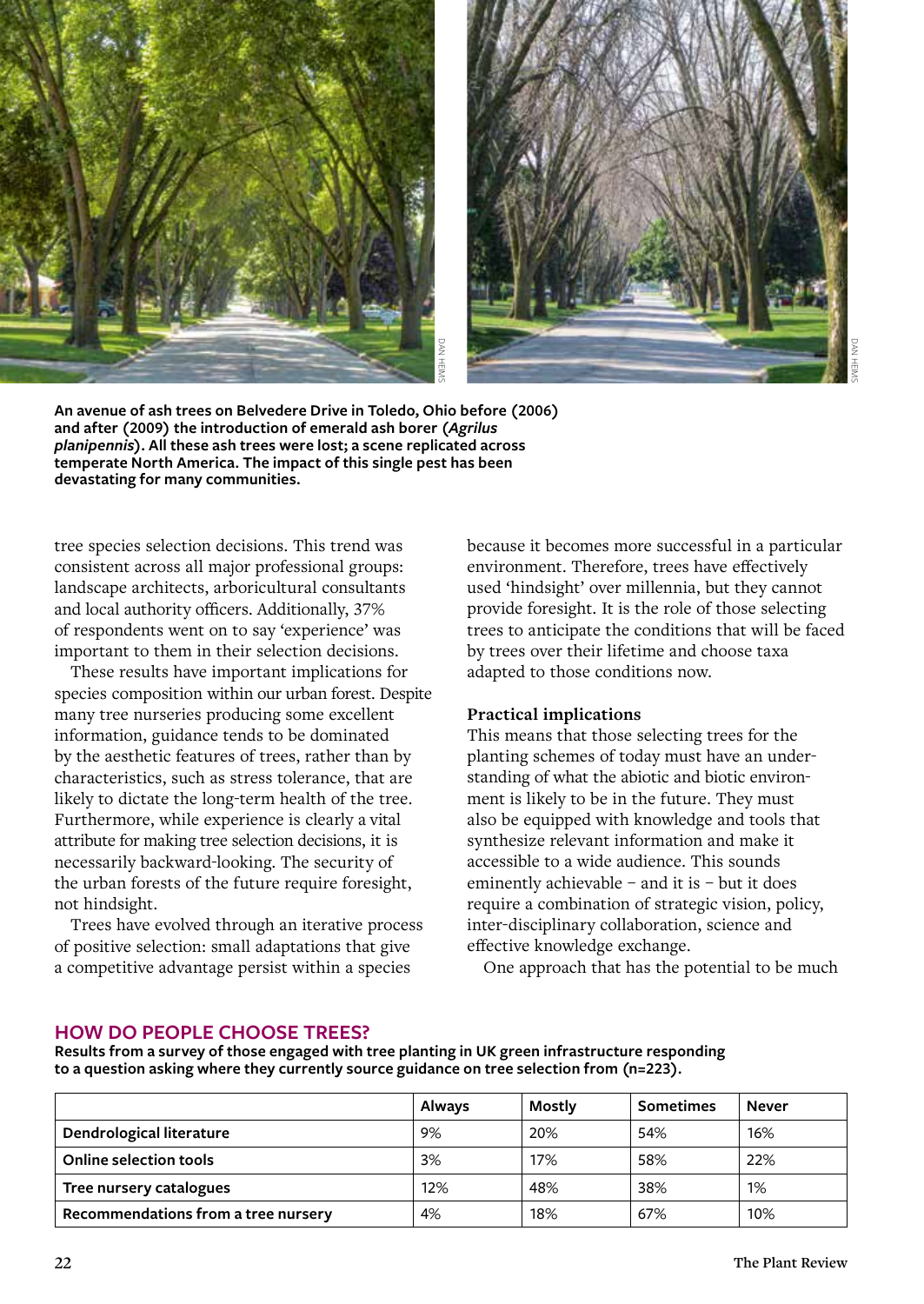more widely adopted is the use of plant traits (characteristics) that provide insight into the lifestrategy of the species (or genotype) and its ability to tolerate relevant stresses.

In the urban environment, water deficits caused by a combination of climate, small soil volumes and impermeable surfaces are the main abiotic constraint for trees (Hirons & Thomas 2018). Therefore, a quantitative indication of drought tolerance should always be a fundamental consideration when assessing tree selection for urban environments.

Although strategies to cope with water deficit include avoidance of the stress by rooting into deeper soil-water reserves or restricting water loss from the leaves, strategies that enhance the tolerance of water deficit should be of most interest as they tend to provide the biggest increase in overall performance of trees in water-scarce environments.

#### **Measuring drought tolerance**

Traits such as the water potential at leaf turgor loss  $(\Psi_{\text{P0}})$  can provide excellent information for those selecting and growing trees as it gives a quantitative measure of drought tolerance (Sjöman *et al*. 2015, 2018).

A more negative  $\Psi_{\text{P0}}$  allows the leaf to maintain physiological function for longer during the drying cycle (Lenz e*t al*. 2006). Species that have a low (more negative)  $\Psi_{\text{P0}}$  tend to maintain leaf gas exchange, hydraulic conductance and growth at lower soil water potentials  $(\Psi_{\text{soil}})$  so are at an advantage in situations where soil water deficits occur during the growth season.

The  $\Psi_{\text{po}}$  also provides a surrogate for the  $\Psi_{\text{soil}}$ below which the plant cannot recover from wilting (Bartlett *et al.* 2012). Therefore, Ψ<sub>P0</sub> is a trait that provides information about a species' capacity to grow in dry environments and is particularly relevant for paved urban sites.

Another trait that has particular relevance to the ability of trees to survive periods of drought and water deficit is the stem water potential at 50% loss of hydraulic conductivity  $(\Psi_{PS0})$  (Choat *et al*. 2012). This quantitative measure estimates the point at which embolism within the xylem (the blocking of the vessel by an air bubble or cavity) reduces its ability to conduct sap by 50%.

Full vulnerability curves (that are used to track the loss of conductivity across a wide range of water potentials) provide even richer and more predictive information with regards to the drought tolerance of a species.  $\rightarrow$ 

#### **LEAF TURGOR LOSS**

**The leaf turgor loss point can be used to rank species' drought tolerance. The most tolerant species have the lowest (most negative) leaf turgor loss point. Here 45 amenity tree species are ranked according to their turgor loss point using data from Sjöman** *et al***. (2018).** 

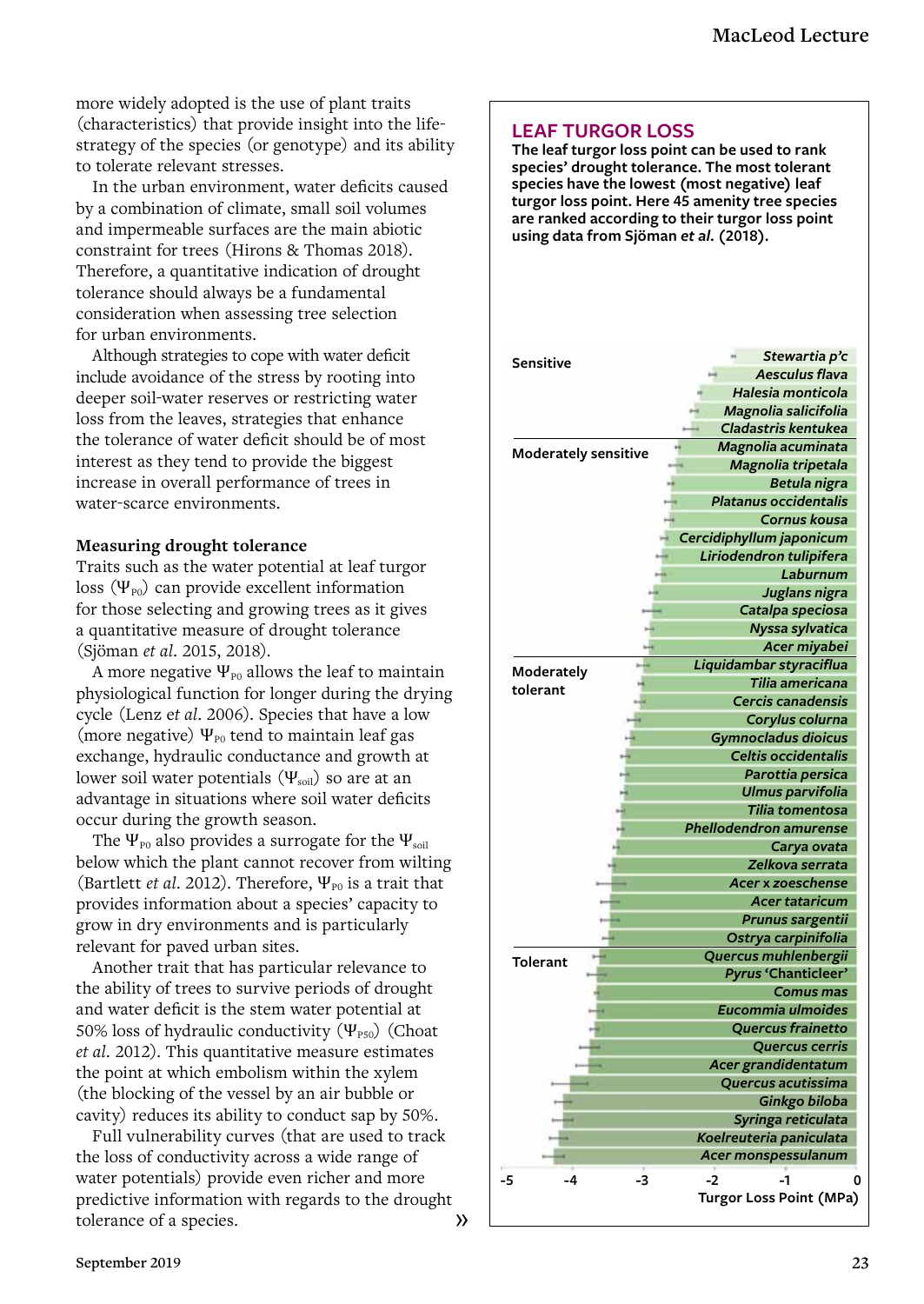

**Depending on the direction of climate change, trees in cities may have to deal with more and longer periods of sustained drought.** 

#### **Problems in application**

In spite of the clear advantages to knowing this type of trait-based information, a number of challenges to their widespread application exist. This level of information is only available for a relatively small number of amenity tree species. Additionally, the collection of this type of information requires specialist knowledge, skills and equipment.

However, a recent project sought to integrate trait-based information into guidance. *Tree Selection for Green Infrastructure: A Guide for Specifiers* (Hirons & Sjöman, 2019 – available for free at www.tdag.org.uk) utilizes traits relating to drought tolerance to justify more readily interpreted qualitative statements. For example, from our own dataset of approximately 200 species, the  $\Psi_{\text{P0}}$  was used to inform the drought tolerance ranking: generally, species with a  $\Psi_{\text{P0}}$ of > -2.5 MPa were classed as sensitive; -2.5 to -3 MPa as moderately sensitive; -3 to -3.5 MPa

as moderately tolerant and <-3.5 MPa as tolerant. At a more fundamental level, this guidance was designed to provide independent, transparent advice to those wishing to recommend species based on the suitability of the tree to a site, rather than more superficial aesthetic attributes prominently advocated by much of the nursery literature.

Work is ongoing to develop the range of species for which we have trait-based information as well as the range of traits that might yield meaningful information for those tasked with recommending tree species for a changing climate and challenging urban sites. This will continue to involve collaborations between academic institutions, botanical collections and nurseries to carry on the fundamental research as well as organizations such as the Royal Horticultural Society and Trees and Design Action Group to help disseminate information to a wide range of professionals and amateurs engaged with tree planting.

At a time where the role of trees in society is

#### **XYLEM VULNERABILITY**

**The xylem vulnerability curve for** *Cercidiphyllum japonicum***.**

**The curve estimates the percentage loss of hydraulic conductivity to a declining stem water potential. P12 indicates the water potential at 12% loss of hydraulic conductivity**  (-1.60 MPa); P<sub>50</sub> indicates the **water potential at 50% loss of hydraulic conductivity**  (-2.11 MPa); P<sub>88</sub> indicates the **water potential at 88% loss of hydraulic conductivity (-2.54 MPa).**

**P50 is a widely used plant trait that allows the comparison of species' vulnerability to drought-induced embolism.**